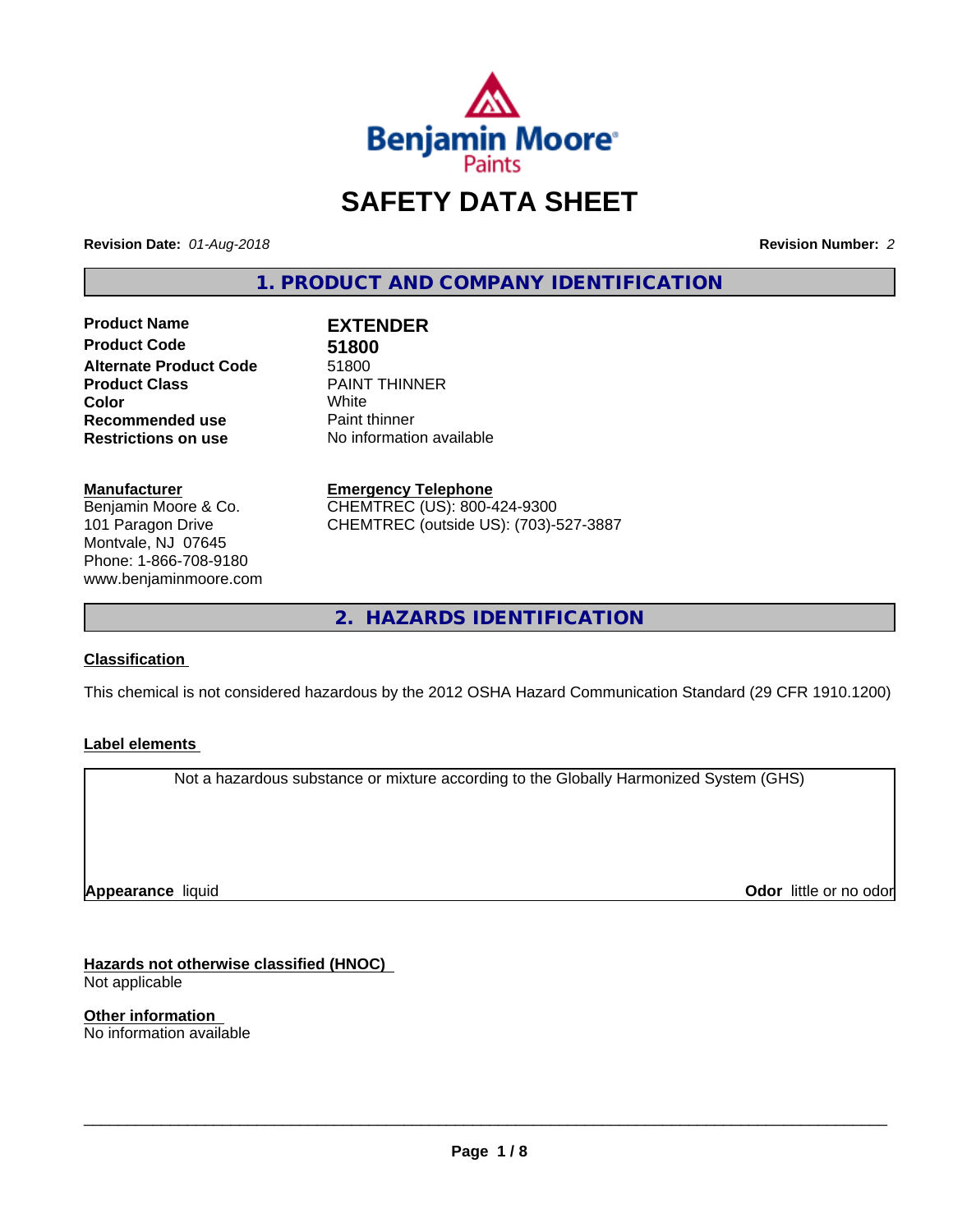# **3. COMPOSITION INFORMATION ON COMPONENTS**

 $\overline{\phantom{a}}$  ,  $\overline{\phantom{a}}$  ,  $\overline{\phantom{a}}$  ,  $\overline{\phantom{a}}$  ,  $\overline{\phantom{a}}$  ,  $\overline{\phantom{a}}$  ,  $\overline{\phantom{a}}$  ,  $\overline{\phantom{a}}$  ,  $\overline{\phantom{a}}$  ,  $\overline{\phantom{a}}$  ,  $\overline{\phantom{a}}$  ,  $\overline{\phantom{a}}$  ,  $\overline{\phantom{a}}$  ,  $\overline{\phantom{a}}$  ,  $\overline{\phantom{a}}$  ,  $\overline{\phantom{a}}$ 

*This product contains no hazardous components present at reportable quantities.*

|                                                  | 4. FIRST AID MEASURES                                                                                    |
|--------------------------------------------------|----------------------------------------------------------------------------------------------------------|
| <b>General Advice</b>                            | No hazards which require special first aid measures.                                                     |
| <b>Eye Contact</b>                               | Rinse thoroughly with plenty of water for at least 15 minutes and consult a<br>physician.                |
| <b>Skin Contact</b>                              | Wash off immediately with soap and plenty of water while removing all<br>contaminated clothes and shoes. |
| <b>Inhalation</b>                                | Move to fresh air. If symptoms persist, call a physician.                                                |
| Ingestion                                        | Clean mouth with water and afterwards drink plenty of water. Consult a physician<br>if necessary.        |
| <b>Most Important</b><br><b>Symptoms/Effects</b> | None known.                                                                                              |
| <b>Notes To Physician</b>                        | Treat symptomatically.                                                                                   |
|                                                  | 5. FIRE-FIGHTING MEASURES                                                                                |

| <b>Suitable Extinguishing Media</b>                                              | Use extinguishing measures that are appropriate to local<br>circumstances and the surrounding environment.                                   |  |  |
|----------------------------------------------------------------------------------|----------------------------------------------------------------------------------------------------------------------------------------------|--|--|
| <b>Protective Equipment And Precautions For</b><br><b>Firefighters</b>           | As in any fire, wear self-contained breathing apparatus<br>pressure-demand, MSHA/NIOSH (approved or equivalent)<br>and full protective gear. |  |  |
| <b>Specific Hazards Arising From The Chemical</b>                                | Closed containers may rupture if exposed to fire or<br>extreme heat.                                                                         |  |  |
| <b>Sensitivity To Mechanical Impact</b>                                          | No.                                                                                                                                          |  |  |
| <b>Sensitivity To Static Discharge</b>                                           | No.                                                                                                                                          |  |  |
| <b>Flash Point Data</b><br>Flash Point (°F)<br>Flash Point (°C)<br><b>Method</b> | Not applicable<br>Not applicable<br>Not applicable                                                                                           |  |  |
| <b>Flammability Limits In Air</b>                                                |                                                                                                                                              |  |  |
| Lower flammability limit:<br><b>Upper flammability limit:</b>                    | Not applicable<br>Not applicable                                                                                                             |  |  |
| <b>NFPA</b><br>Flammability: 0<br><b>Health: 1</b>                               | <b>Instability: 0</b><br><b>Special: Not Applicable</b>                                                                                      |  |  |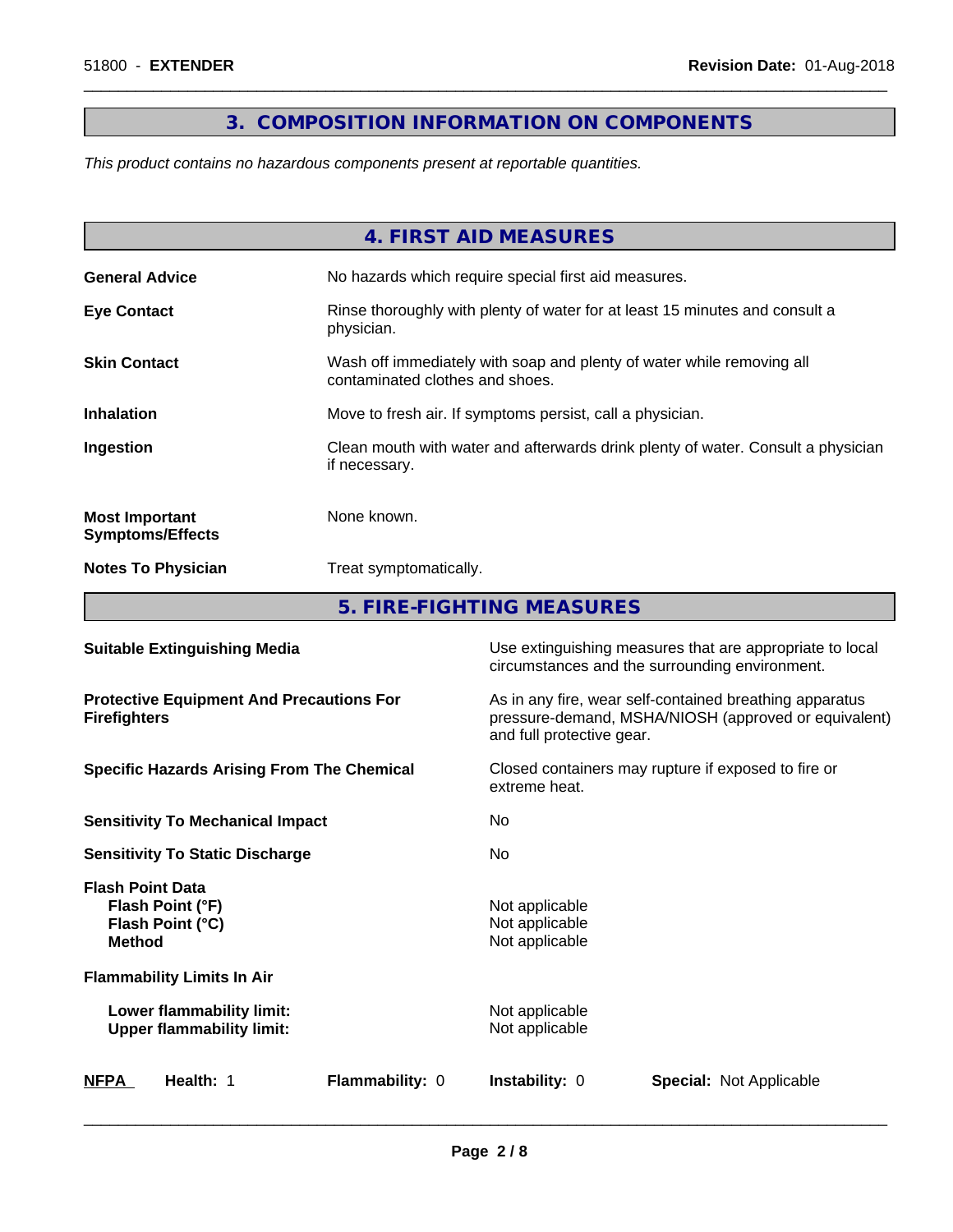#### **NFPA Legend**

- 0 Not Hazardous
- 1 Slightly
- 2 Moderate
- 3 High
- 4 Severe

*The ratings assigned are only suggested ratings, the contractor/employer has ultimate responsibilities for NFPA ratings where this system is used.*

 $\overline{\phantom{a}}$  ,  $\overline{\phantom{a}}$  ,  $\overline{\phantom{a}}$  ,  $\overline{\phantom{a}}$  ,  $\overline{\phantom{a}}$  ,  $\overline{\phantom{a}}$  ,  $\overline{\phantom{a}}$  ,  $\overline{\phantom{a}}$  ,  $\overline{\phantom{a}}$  ,  $\overline{\phantom{a}}$  ,  $\overline{\phantom{a}}$  ,  $\overline{\phantom{a}}$  ,  $\overline{\phantom{a}}$  ,  $\overline{\phantom{a}}$  ,  $\overline{\phantom{a}}$  ,  $\overline{\phantom{a}}$ 

*Additional information regarding the NFPA rating system is available from the National Fire Protection Agency (NFPA) at www.nfpa.org.*

# **6. ACCIDENTAL RELEASE MEASURES**

| <b>Personal Precautions</b>      | Avoid contact with skin, eyes and clothing. Ensure adequate ventilation.                                                                                                         |  |  |
|----------------------------------|----------------------------------------------------------------------------------------------------------------------------------------------------------------------------------|--|--|
| <b>Other Information</b>         | Prevent further leakage or spillage if safe to do so.                                                                                                                            |  |  |
| <b>Environmental precautions</b> | See Section 12 for additional Ecological Information.                                                                                                                            |  |  |
| <b>Methods for Cleaning Up</b>   | Soak up with inert absorbent material. Sweep up and shovel into suitable<br>containers for disposal.                                                                             |  |  |
|                                  |                                                                                                                                                                                  |  |  |
|                                  | 7. HANDLING AND STORAGE                                                                                                                                                          |  |  |
| <b>Handling</b>                  | Avoid contact with skin, eyes and clothing. Avoid breathing vapors, spray mists or<br>sanding dust. In case of insufficient ventilation, wear suitable respiratory<br>equipment. |  |  |
| <b>Storage</b>                   | Keep container tightly closed. Keep out of the reach of children.                                                                                                                |  |  |

# **8. EXPOSURE CONTROLS/PERSONAL PROTECTION**

# **Exposure Limits**

*No exposure limits have been established for this product.*

#### **Legend**

ACGIH - American Conference of Governmental Industrial Hygienists Exposure Limits OSHA - Occupational Safety & Health Administration Exposure Limits N/E - Not Established

| <b>Engineering Measures</b> | Ensure adequate ventilation, especially in confined areas. |  |
|-----------------------------|------------------------------------------------------------|--|
|-----------------------------|------------------------------------------------------------|--|

### **Personal Protective Equipment**

| <b>Eye/Face Protection</b>    | Safety glasses with side-shields.                                        |
|-------------------------------|--------------------------------------------------------------------------|
| <b>Skin Protection</b>        | Protective gloves and impervious clothing.                               |
| <b>Respiratory Protection</b> | In case of insufficient ventilation wear suitable respiratory equipment. |
| <b>Hygiene Measures</b>       | Avoid contact with skin, eyes and clothing. Remove and wash contaminated |
|                               | clothing before re-use. Wash thoroughly after handling.                  |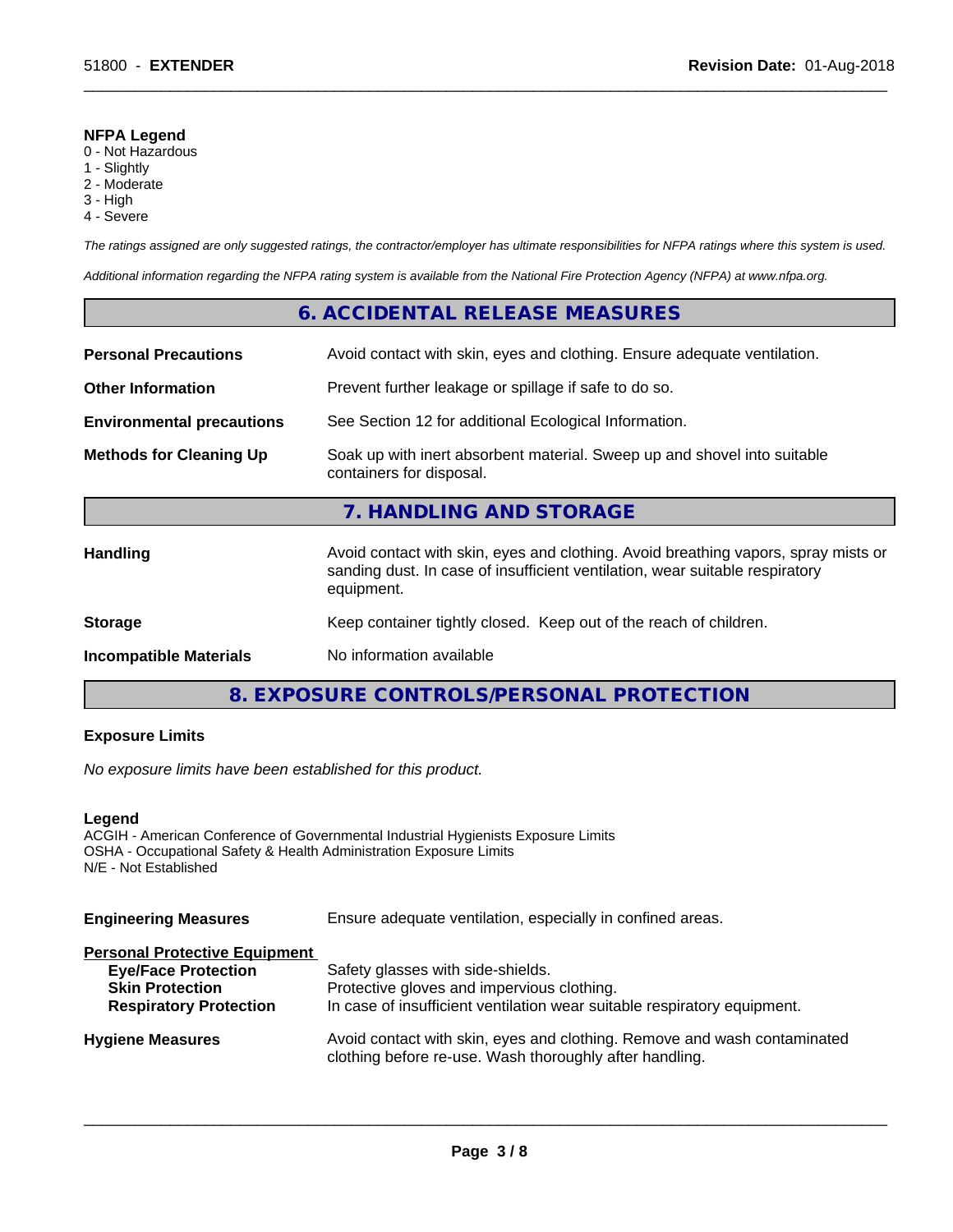# **9. PHYSICAL AND CHEMICAL PROPERTIES**

**Appearance** liquid **Odor** little or no odor **Odor Threshold No information available No information available Density (lbs/gal)** 8.2 - 8.6 **Specific Gravity** 0.98 - 1.03 **pH** No information available **Viscosity (cps)** No information available in the Viscosity (cps) **Solubility(ies)** No information available **Water solubility Water solubility Water solubility Water solubility Water solubility Water solution Evaporation Rate Conservation Rate** No information available<br> **Vapor pressure @20 °C (kPa)** No information available **Vapor** pressure @20 °C (kPa) **Vapor density Vapor density No information available Wt.** % Solids 0 - 10 **Vol. % Solids** 0 - 10 **Wt. % Volatiles** 90 - 100 **Vol. % Volatiles** 90 - 100 **VOC Regulatory Limit (g/L)** 0 **Boiling Point (°F)** 212 **Boiling Point (°C)** 100 **Freezing Point (°F)** 32 **Freezing Point (°C)**<br> **Flash Point (°F)**<br> **Flash Point (°F)**<br> **Point (°F) Flash Point (°F)**<br> **Flash Point (°C)**<br> **Flash Point (°C)**<br> **Not** applicable **Flash Point (°C) Method** Not applicable<br> **Flammability (solid, gas)** Not applicable Not applicable **Flammability (solid, gas)**<br> **Upper flammability limit:**<br>
Upper flammability limit: **Upper flammability limit: Lower flammability limit:**<br> **Autoignition Temperature (°F)** Not applicable Not applicable **Autoignition Temperature (°F)**<br> **Autoignition Temperature (°C)** No information available **Autoignition Temperature (°C) Decomposition Temperature (°F)**<br> **Decomposition Temperature (°C)** No information available **Decomposition Temperature (°C)**<br>Partition coefficient

**No information available** 

 $\overline{\phantom{a}}$  ,  $\overline{\phantom{a}}$  ,  $\overline{\phantom{a}}$  ,  $\overline{\phantom{a}}$  ,  $\overline{\phantom{a}}$  ,  $\overline{\phantom{a}}$  ,  $\overline{\phantom{a}}$  ,  $\overline{\phantom{a}}$  ,  $\overline{\phantom{a}}$  ,  $\overline{\phantom{a}}$  ,  $\overline{\phantom{a}}$  ,  $\overline{\phantom{a}}$  ,  $\overline{\phantom{a}}$  ,  $\overline{\phantom{a}}$  ,  $\overline{\phantom{a}}$  ,  $\overline{\phantom{a}}$ 

# **10. STABILITY AND REACTIVITY**

| <b>Reactivity</b>                         | Not Applicable                           |
|-------------------------------------------|------------------------------------------|
| <b>Chemical Stability</b>                 | Stable under normal conditions.          |
| <b>Conditions to avoid</b>                | Prevent from freezing.                   |
| <b>Incompatible Materials</b>             | No materials to be especially mentioned. |
| <b>Hazardous Decomposition Products</b>   | None under normal use.                   |
| <b>Possibility of hazardous reactions</b> | None under normal conditions of use.     |

# **11. TOXICOLOGICAL INFORMATION**

**Product Information**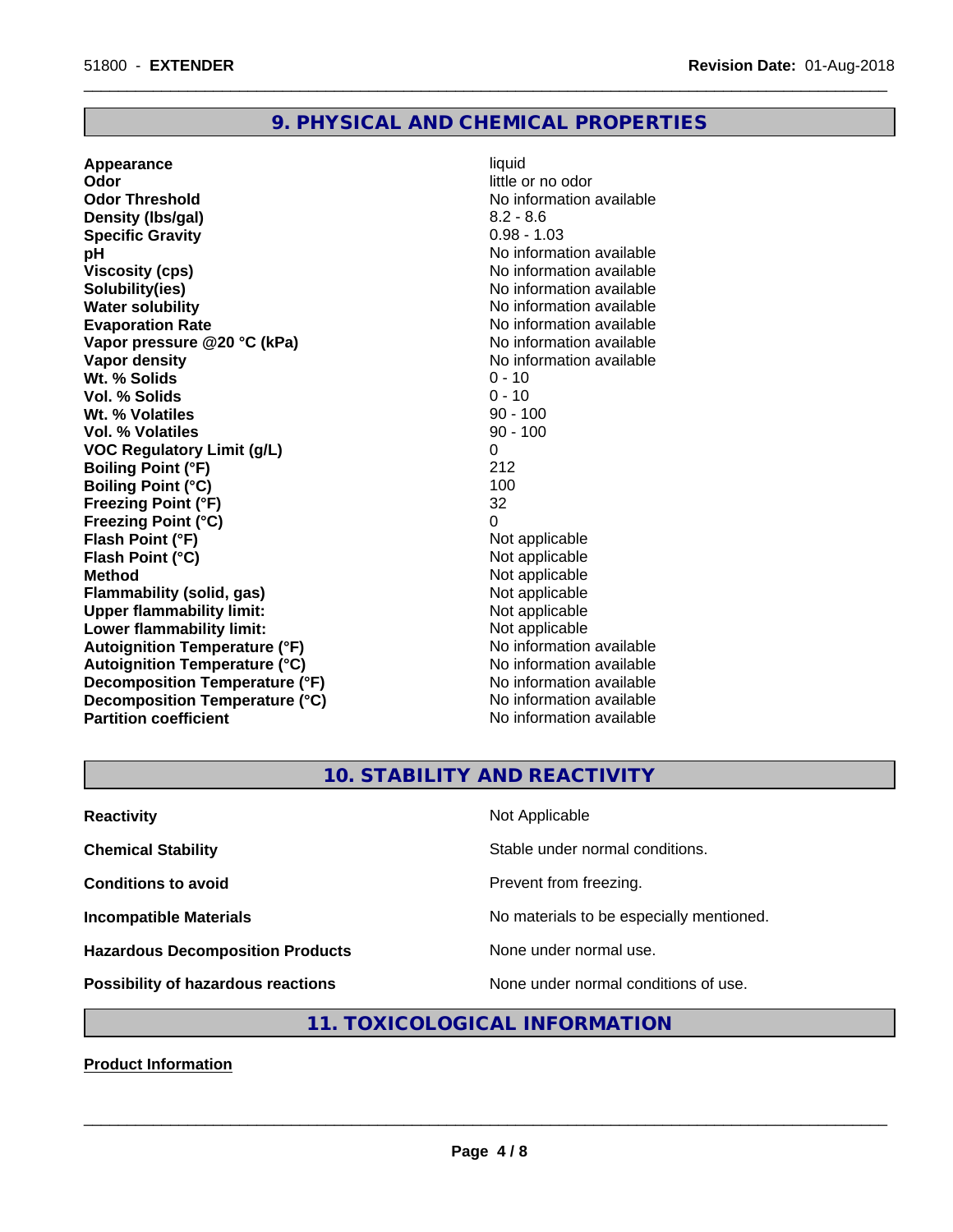| Information on likely routes of exposure |                                                                                                                 |
|------------------------------------------|-----------------------------------------------------------------------------------------------------------------|
| <b>Principal Routes of Exposure</b>      | Eye contact, skin contact and inhalation.                                                                       |
| <b>Acute Toxicity</b>                    |                                                                                                                 |
| <b>Product Information</b>               | No information available                                                                                        |
|                                          | Symptoms related to the physical, chemical and toxicological characteristics                                    |
| <b>Symptoms</b>                          | No information available                                                                                        |
|                                          | Delayed and immediate effects as well as chronic effects from short and long-term exposure                      |
| Eye contact                              | May cause slight irritation.                                                                                    |
| <b>Skin contact</b>                      | Substance may cause slight skin irritation. Prolonged or repeated contact may dry<br>skin and cause irritation. |
| <b>Inhalation</b>                        | May cause irritation of respiratory tract.                                                                      |
| Ingestion                                | Ingestion may cause gastrointestinal irritation, nausea, vomiting and diarrhea.                                 |
| <b>Sensitization</b>                     | No information available                                                                                        |
| <b>Neurological Effects</b>              | No information available.                                                                                       |
| <b>Mutagenic Effects</b>                 | No information available.                                                                                       |
| <b>Reproductive Effects</b>              | No information available.                                                                                       |
| <b>Developmental Effects</b>             | No information available.                                                                                       |
| <b>Target organ effects</b>              | No information available.                                                                                       |
| STOT - single exposure                   | No information available.                                                                                       |
| <b>STOT - repeated exposure</b>          | No information available.                                                                                       |
| Other adverse effects                    | No information available.                                                                                       |
| <b>Aspiration Hazard</b>                 | No information available                                                                                        |

 $\overline{\phantom{a}}$  ,  $\overline{\phantom{a}}$  ,  $\overline{\phantom{a}}$  ,  $\overline{\phantom{a}}$  ,  $\overline{\phantom{a}}$  ,  $\overline{\phantom{a}}$  ,  $\overline{\phantom{a}}$  ,  $\overline{\phantom{a}}$  ,  $\overline{\phantom{a}}$  ,  $\overline{\phantom{a}}$  ,  $\overline{\phantom{a}}$  ,  $\overline{\phantom{a}}$  ,  $\overline{\phantom{a}}$  ,  $\overline{\phantom{a}}$  ,  $\overline{\phantom{a}}$  ,  $\overline{\phantom{a}}$ 

**Numerical measures of toxicity**

#### **Component Information**

#### **Carcinogenicity**

*There are no known carcinogenic chemicals in this product above reportable levels.*

# **12. ECOLOGICAL INFORMATION**

#### **Ecotoxicity Effects**

The environmental impact of this product has not been fully investigated.

#### **Product Information**

#### **Acute Toxicity to Fish**

No information available

# **Acute Toxicity to Aquatic Invertebrates**

No information available

#### **Acute Toxicity to Aquatic Plants**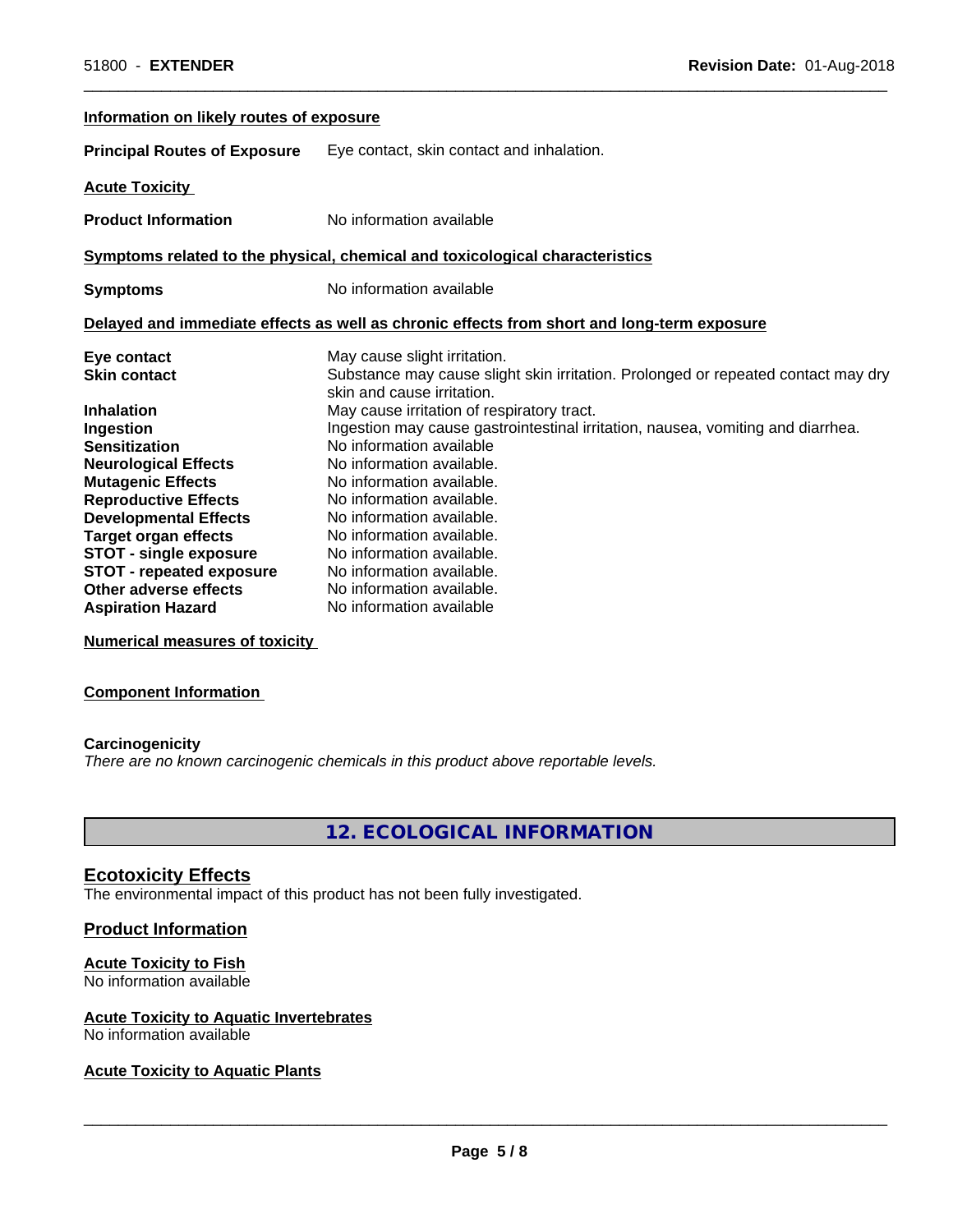#### No information available

# **Persistence / Degradability**

No information available.

# **Bioaccumulation**

No information available.

# **Mobility in Environmental Media**

No information available.

#### **Ozone** No information available

**Component Information**

# **Acute Toxicity to Fish**

No information available

### **Acute Toxicity to Aquatic Invertebrates**

No information available

#### **Acute Toxicity to Aquatic Plants**

No information available

|                                                  | 13. DISPOSAL CONSIDERATIONS                                                                                                                                                                                               |  |
|--------------------------------------------------|---------------------------------------------------------------------------------------------------------------------------------------------------------------------------------------------------------------------------|--|
| <b>Waste Disposal Method</b>                     | Dispose of in accordance with federal, state, and local regulations. Local<br>requirements may vary, consult your sanitation department or state-designated<br>environmental protection agency for more disposal options. |  |
|                                                  | 14. TRANSPORT INFORMATION                                                                                                                                                                                                 |  |
| <b>DOT</b>                                       | Not regulated                                                                                                                                                                                                             |  |
| <b>ICAO / IATA</b>                               | Not regulated                                                                                                                                                                                                             |  |
| <b>IMDG / IMO</b>                                | Not regulated                                                                                                                                                                                                             |  |
|                                                  | <b>15. REGULATORY INFORMATION</b>                                                                                                                                                                                         |  |
| <b>International Inventories</b>                 |                                                                                                                                                                                                                           |  |
| <b>TSCA: United States</b><br><b>DSL: Canada</b> | Yes - All components are listed or exempt.<br>Yes - All components are listed or exempt.                                                                                                                                  |  |

 $\overline{\phantom{a}}$  ,  $\overline{\phantom{a}}$  ,  $\overline{\phantom{a}}$  ,  $\overline{\phantom{a}}$  ,  $\overline{\phantom{a}}$  ,  $\overline{\phantom{a}}$  ,  $\overline{\phantom{a}}$  ,  $\overline{\phantom{a}}$  ,  $\overline{\phantom{a}}$  ,  $\overline{\phantom{a}}$  ,  $\overline{\phantom{a}}$  ,  $\overline{\phantom{a}}$  ,  $\overline{\phantom{a}}$  ,  $\overline{\phantom{a}}$  ,  $\overline{\phantom{a}}$  ,  $\overline{\phantom{a}}$ 

# **Federal Regulations**

| SARA 311/312 hazardous categorization |     |  |
|---------------------------------------|-----|--|
| Acute health hazard                   | No. |  |
| Chronic Health Hazard                 | Nο  |  |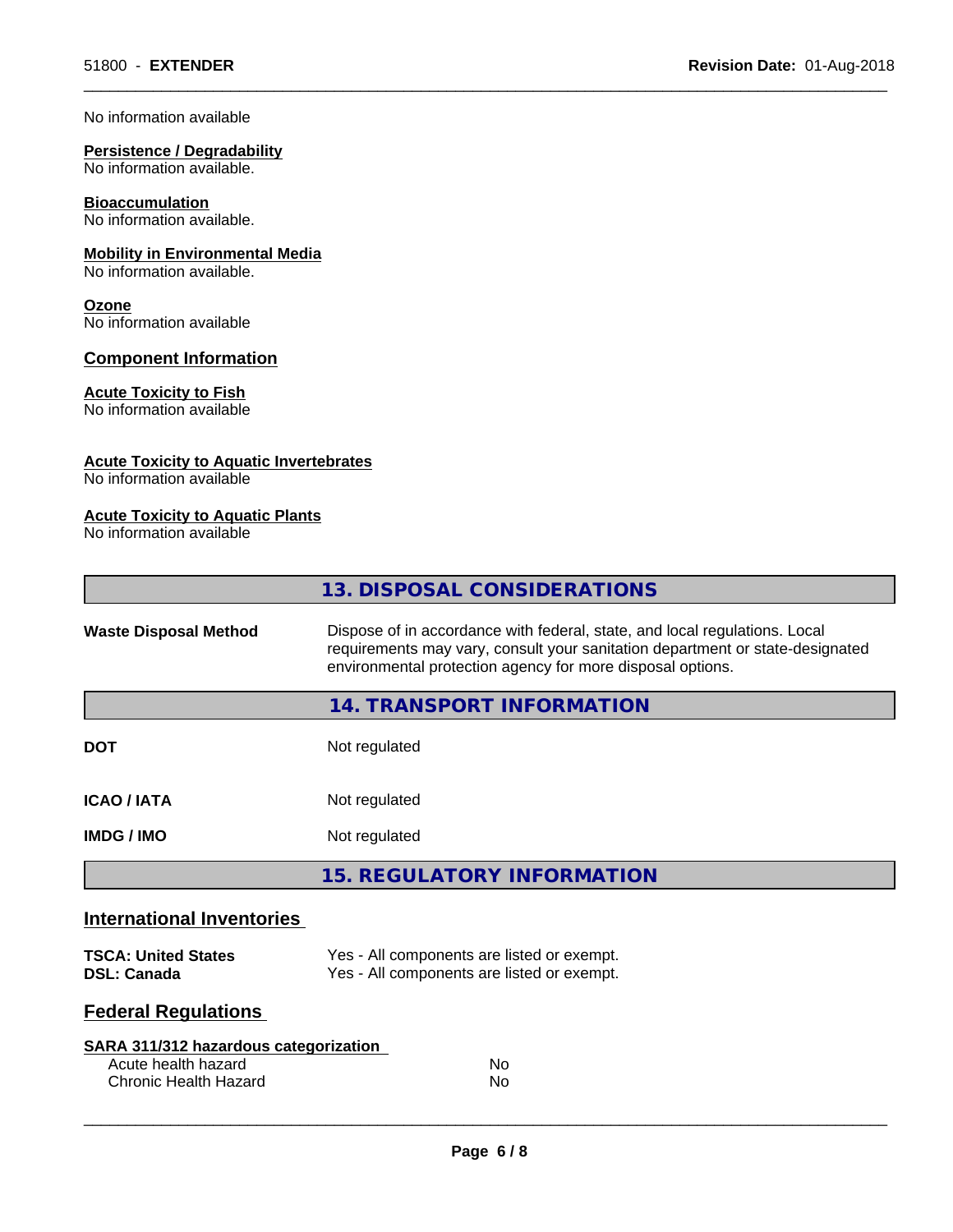| Fire hazard                       | No. |
|-----------------------------------|-----|
| Sudden release of pressure hazard | No. |
| Reactive Hazard                   | No  |

#### **SARA 313**

Section 313 of Title III of the Superfund Amendments and Reauthorization Act of 1986 (SARA). This product contains a chemical or chemicals which are subject to the reporting requirements of the Act and Title 40 of the Code of Federal Regulations, Part 372:

 $\overline{\phantom{a}}$  ,  $\overline{\phantom{a}}$  ,  $\overline{\phantom{a}}$  ,  $\overline{\phantom{a}}$  ,  $\overline{\phantom{a}}$  ,  $\overline{\phantom{a}}$  ,  $\overline{\phantom{a}}$  ,  $\overline{\phantom{a}}$  ,  $\overline{\phantom{a}}$  ,  $\overline{\phantom{a}}$  ,  $\overline{\phantom{a}}$  ,  $\overline{\phantom{a}}$  ,  $\overline{\phantom{a}}$  ,  $\overline{\phantom{a}}$  ,  $\overline{\phantom{a}}$  ,  $\overline{\phantom{a}}$ 

*None*

#### **Clean Air Act,Section 112 Hazardous Air Pollutants (HAPs) (see 40 CFR 61)**

This product contains the following HAPs:

*None*

# **US State Regulations**

#### **California Proposition 65**

# **AN** WARNING: Cancer and Reproductive Harm– www.P65warnings.ca.gov

#### **State Right-to-Know**

| .:hem<br>name                     | IVI a<br>---<br>. | loreou<br>Ne)<br><br>- - | anıa |
|-----------------------------------|-------------------|--------------------------|------|
| --<br><br>ıun<br>dioxide<br>ıtanı |                   |                          |      |

#### **Legend**

X - Listed

# **16. OTHER INFORMATION**

| HMIS | <b>Health: 1</b> | <b>Flammability: 0</b> | <b>Reactivity: 0</b> | PPE: - |
|------|------------------|------------------------|----------------------|--------|
|      |                  |                        |                      |        |

#### **HMIS Legend**

- 0 Minimal Hazard
- 1 Slight Hazard
- 2 Moderate Hazard
- 3 Serious Hazard
- 4 Severe Hazard
- \* Chronic Hazard

X - Consult your supervisor or S.O.P. for "Special" handling instructions.

*Note: The PPE rating has intentionally been left blank. Choose appropriate PPE that will protect employees from the hazards the material will present under the actual normal conditions of use.*

*Caution: HMISÒ ratings are based on a 0-4 rating scale, with 0 representing minimal hazards or risks, and 4 representing significant hazards or risks. Although HMISÒ ratings are not required on MSDSs under 29 CFR 1910.1200, the preparer, has chosen to provide them. HMISÒ ratings are to be used only in conjunction with a fully implemented HMISÒ program by workers who have received appropriate HMISÒ training. HMISÒ is a registered trade and service mark of the NPCA. HMISÒ materials may be purchased exclusively from J. J. Keller (800) 327-6868.*